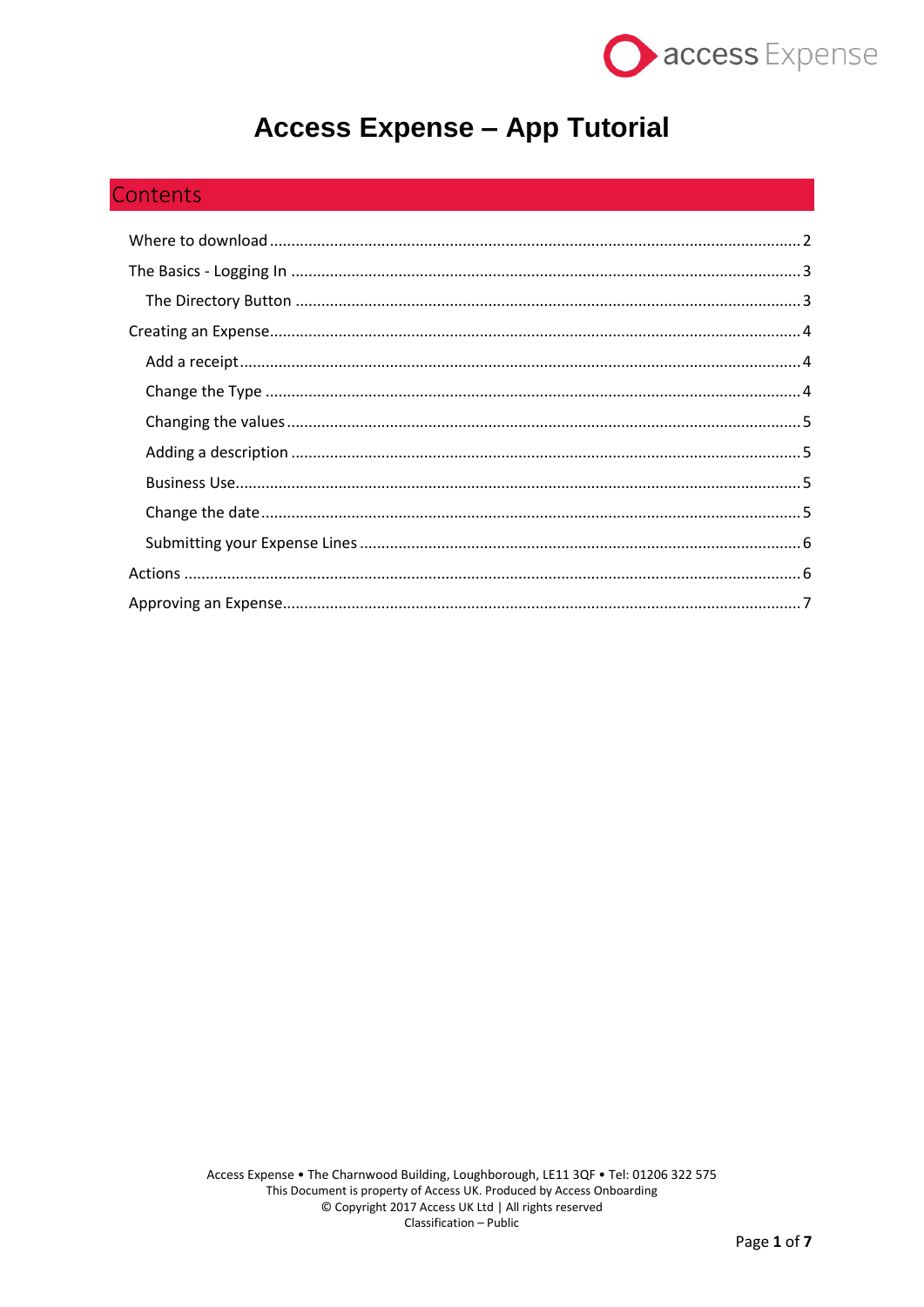

# <span id="page-1-0"></span>Where to download

The app is available from Google Play, iTunes and the Windows store. And is called "Access Workspace Mobile"

See the links below:

Android (Google Play): <http://goo.gl/j24wAb> Apple (iTunes): <https://goo.gl/0023vs> Windows Phone (Store): <https://goo.gl/4kSI6Z>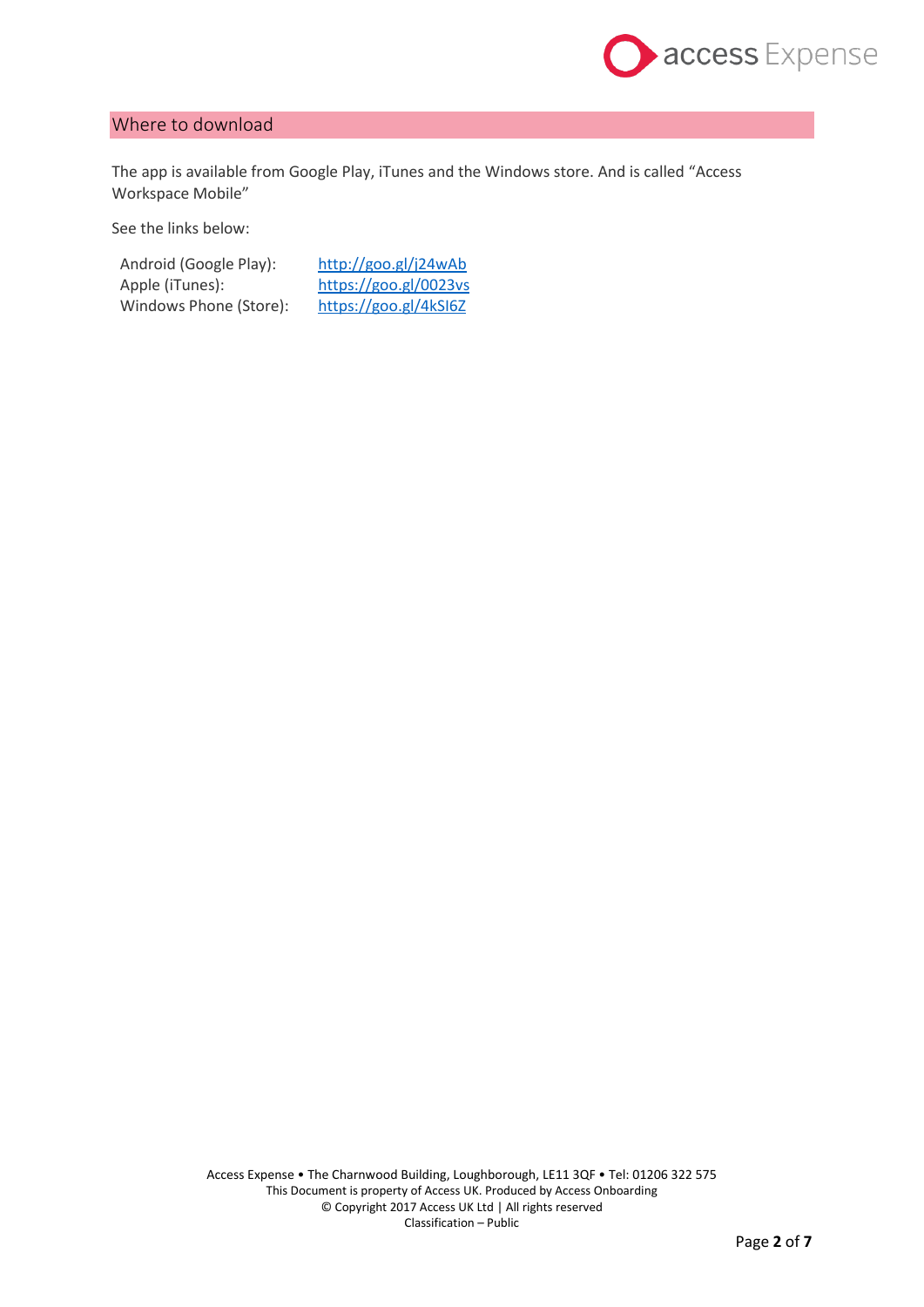

# <span id="page-2-0"></span>The Basics - Logging In

Once you open the application, it should open the login page/

Please enter your Access Workspace Login credentials.

Your Username is your E-mail address

Your password is the one you set-up when you joined Access Workspace.

#### <span id="page-2-1"></span>The Directory Button

The menu button allows you to quickly navigate through all necessary pages, these pages work in exactly the same way for Access Expense and Access Credit Card sections

- **New Claim -** Allows you to create an expense line.
- **Approve -** If you are an approver, you can use this section to approve expenses from your employees.
- **Pending -** This is where all your expenses go that have yet to be submitted for approval.
- **Awaiting Approval -** Allows you see Expenses that you have submitted for approval.
- **Receipts –** allows you to take pictures of your receipts for later use on a claim (receipt wallet).
- **Settings –** allows you to change the grouping mode of the application.

| ≡                                  | <b>New</b> | <b>Save</b> |
|------------------------------------|------------|-------------|
| 0<br>Tags                          |            | ⋋           |
| add Receipt                        |            | ゝ           |
| i≣ Type<br><b>Staff Welfare</b>    |            |             |
| Receipt<br>I do not have a receipt |            |             |
| Quantity                           |            | 1.00        |
| Rate                               |            | 0.00        |
| Value                              |            | 0.00        |
| Description                        |            |             |
| Date                               |            | 26 Feb 2018 |



You will sometimes see bold numbers next to sections; this shows you how many items are in each section that require action.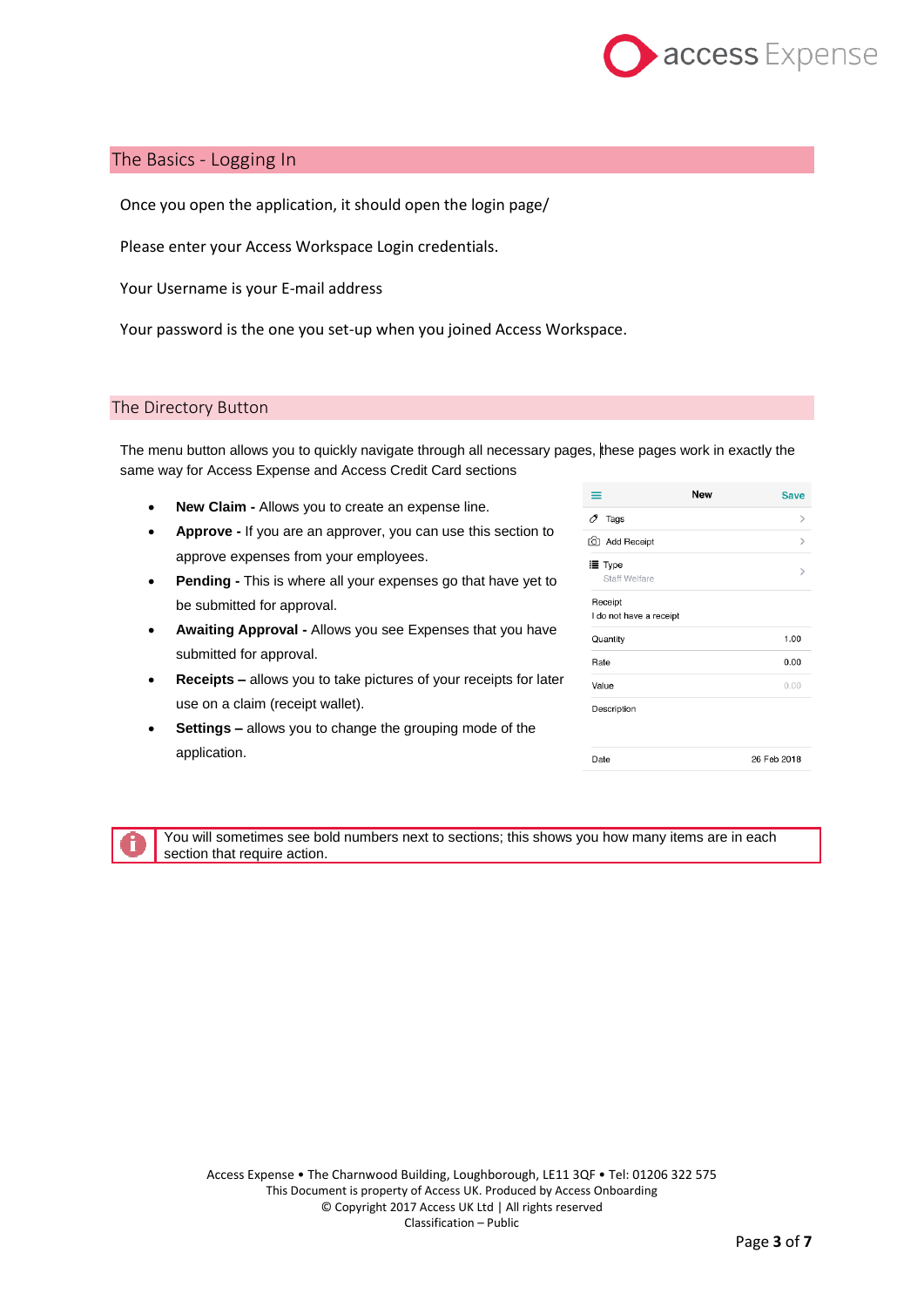

## <span id="page-3-0"></span>Creating an Expense

Upon logging in, you will automatically be taken to the Expense Line Creation page; this can be seen on the right.

<span id="page-3-1"></span>

| Add a receipt                                                                                                                                                                                           |                                    |  |
|---------------------------------------------------------------------------------------------------------------------------------------------------------------------------------------------------------|------------------------------------|--|
| Tap on the camera button to add an image of a receipt.<br>Add Receipt<br>This will take you to the next screen, where it will ask if you<br>wish to take the picture directly from your camera, or from |                                    |  |
| your library Then choose the correct receipt option.                                                                                                                                                    | Receipt<br>I do not have a receipt |  |
|                                                                                                                                                                                                         |                                    |  |
| You can add a receipt that you have saved to the "my receipts" section via the mobile app or via the<br>desktop view.                                                                                   |                                    |  |

# <span id="page-3-2"></span>Change the Type

To change the type of expense submitted, click on the type section and choose the category of the expense you are submitting.

**i≣** Type Staff Welfare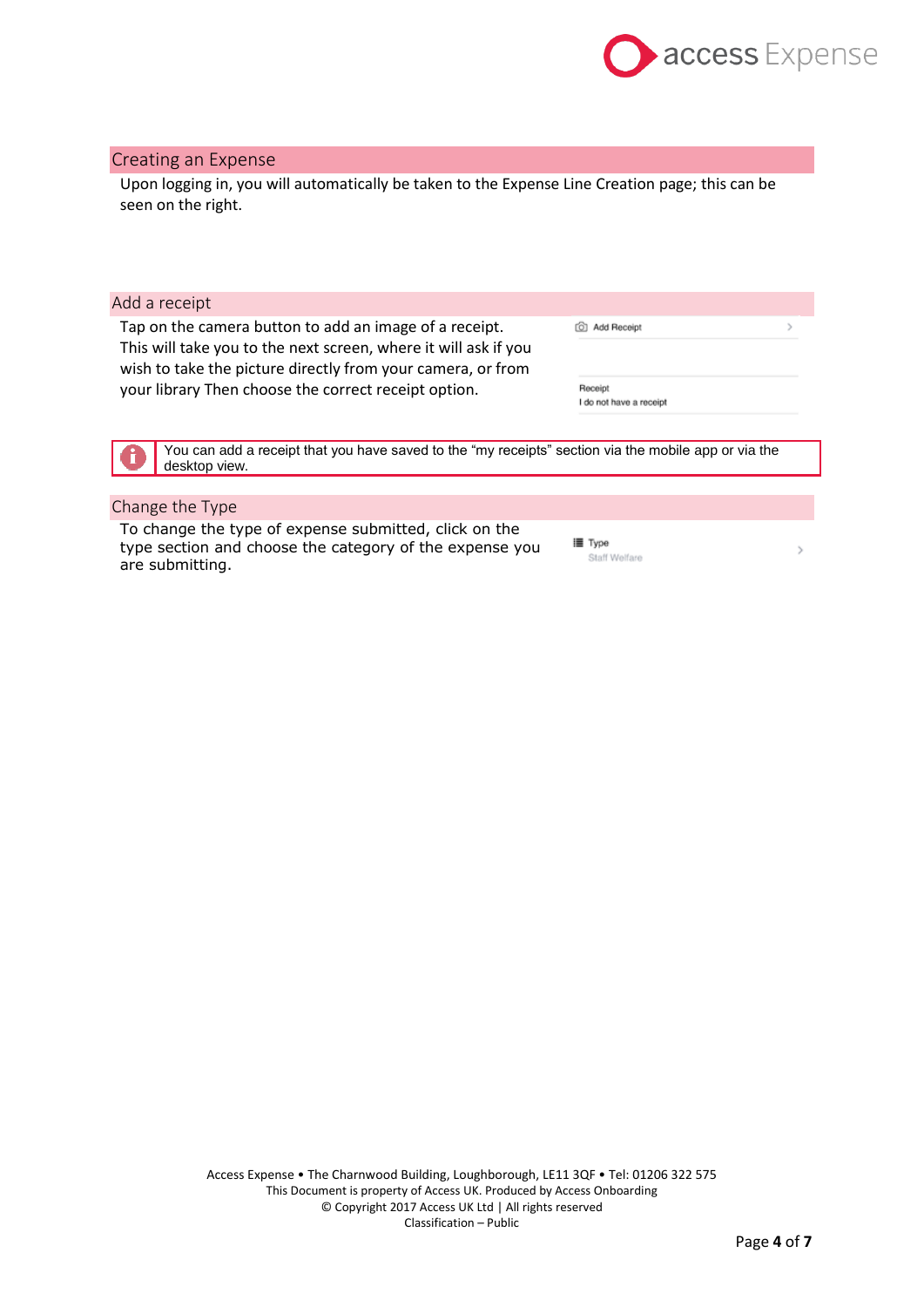

## <span id="page-4-0"></span>Changing the values

You may have the following fields:

 **Quantity**: this value will be the value the rate is multiplied by, for example, quantity 2 with a rate of 10 will equal 20. This field can be locked to a specific value, editable or not visible at all.

| Quantity | 1.00 |
|----------|------|
| Rate     | 0.00 |
| Value    | 0.00 |

- **Rate**: This value is multiplied by the quantity, like the quantity this may be editable, locked or may not appear.
- **Value**: This is the gross amount, this may be edited or could be auto calculated depending from the rate and quantity mentioned above.

If the Quantity and rate fields appear pay close attention to your companies policy for the specific expense type as there may be a specific format/method your finance department requires these fields to be used.

Description

#### <span id="page-4-1"></span>Adding a description

The description box is a place to add a short summary about your claim, you can use the business use field below to go into detail.

#### <span id="page-4-2"></span>Business Use

The business use field is a place to add more detail about your claim; use this field to enter any extra information and why you needed to submit this claim.

#### <span id="page-4-3"></span>Change the date

This should be the date the transaction occurred, Click Date 26 Feb 2018 on the box to change the Date.

The input box that appears should allow you to enter the correct format.

The Date and Description fields will be locked on credit card claims and cannot be edited, use the business use field and comment section to communicate any extra information to your approver.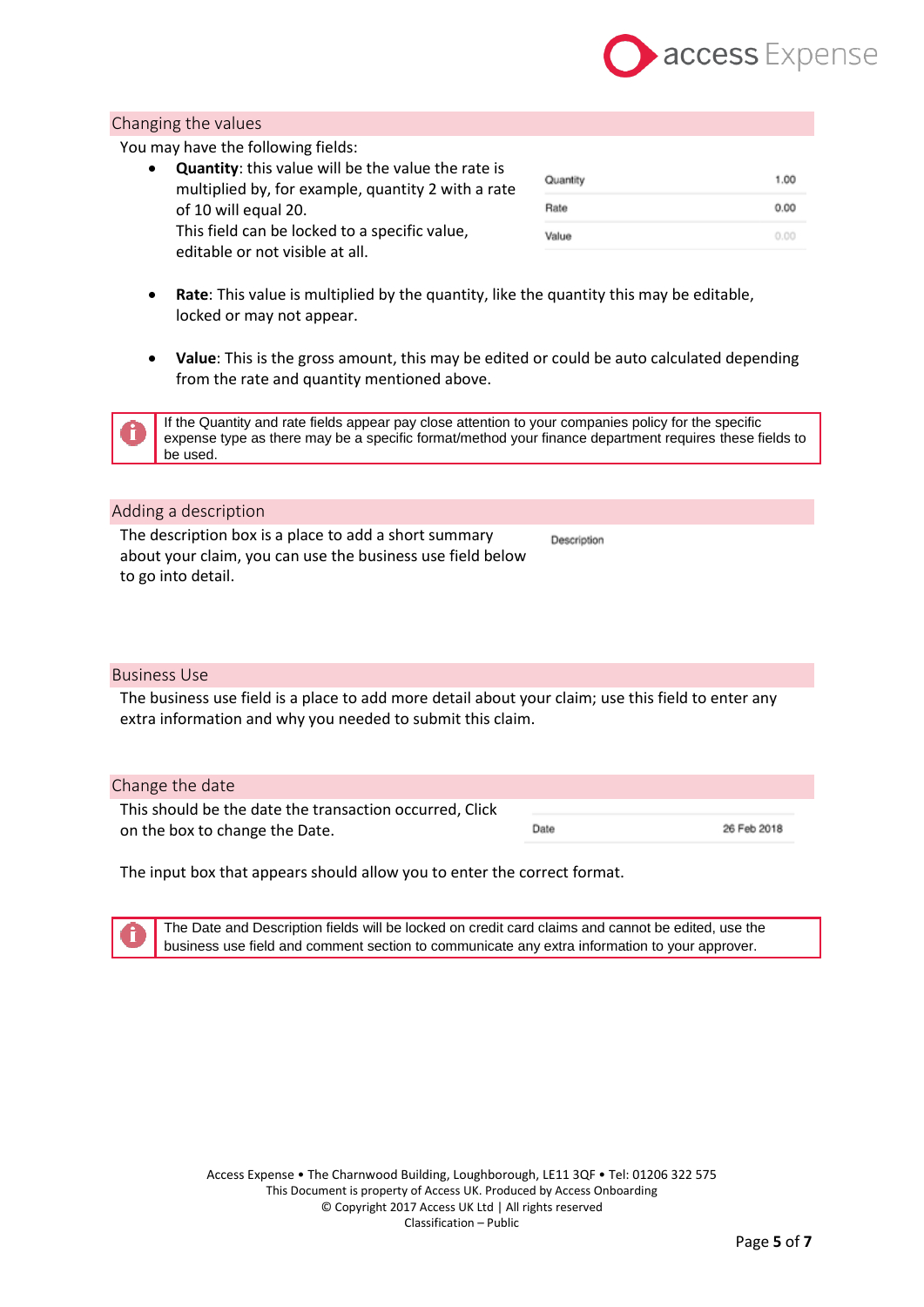

#### <span id="page-5-0"></span>Submitting your Expense Lines

Once you are done, hit 'Save' to create the expense line. This will not send it through for approval, but save it so you can combine them later to be sent off to your approver

Once you are ready to submit your claims click on the directory button, and head to 'Pending'

At the bottom of the page, click on 'select', highlighted below.

Tap the ticks, highlighted orange above, to batch together expenses.

Once you have batched together the expenses you wish to submit, tap 'submit' at the top to send them to your approver. This is now one claim.

|                                                                                                                  | Pending (2) | <b>Select</b> |
|------------------------------------------------------------------------------------------------------------------|-------------|---------------|
| 12 Apr 2014<br>Company Car Mileage<br><b>Duty of care expired</b><br><b>Distance Modified</b><br>Opening Mileage |             | £0.00         |
| 31 Jan 2018<br>+ 1<br><b>Tags Modified</b><br><b>Distance Modified</b><br>test                                   |             | £3,500.35     |

#### <span id="page-5-1"></span>Actions

Once you have selected an expense you wish to perform an action, hit the 'actions' button in the top right hand corner.

This will allow you to do the following actions:

- **Submit**: Sends to your approver to review the claim for payment.
- **Delete**: Removes the claim from the list.
- **Duplicate**: Copies the claim to allow you to make a minor amendment for another similar claim.